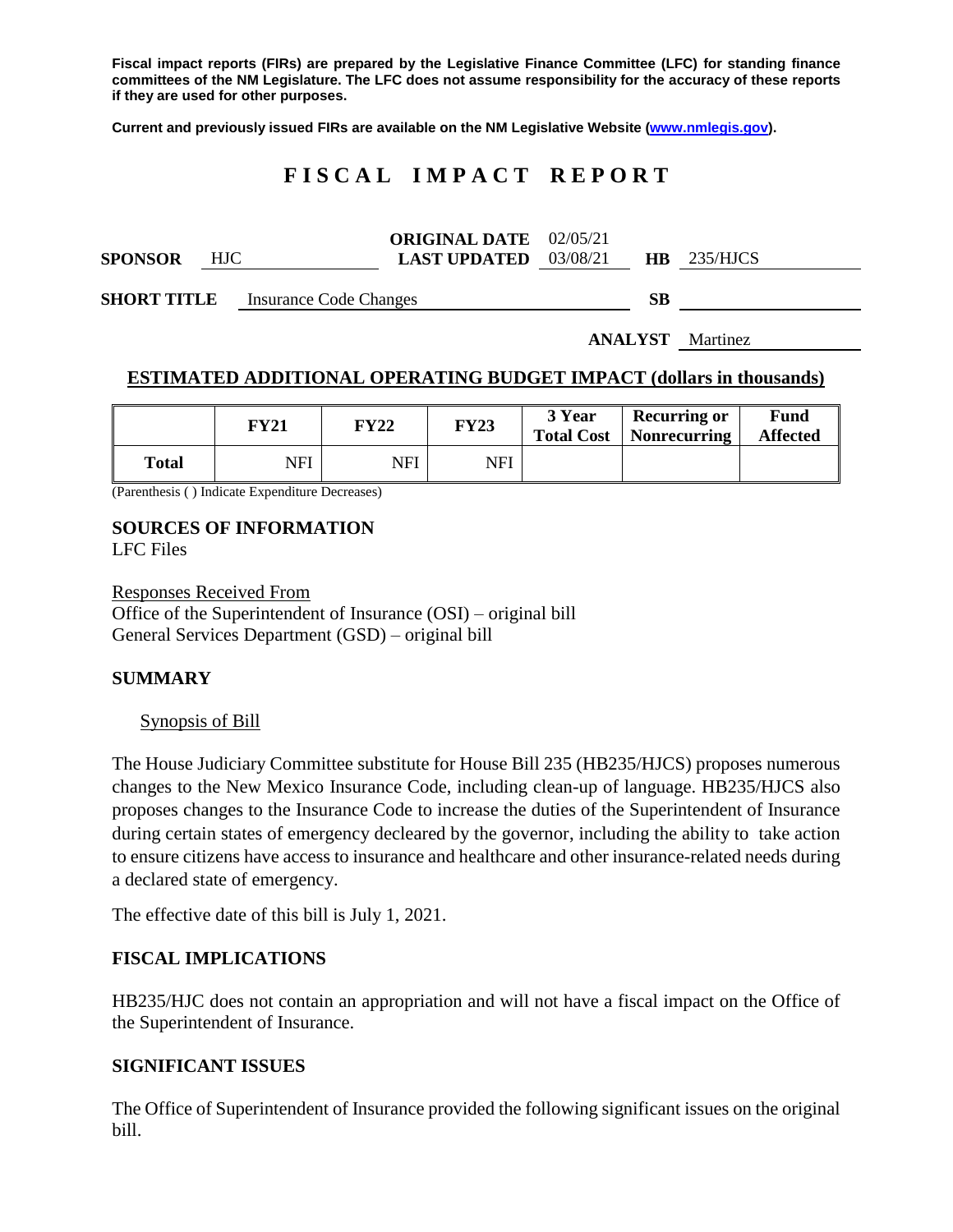### **House Bill 235/HJCS – Page 2**

59A-1-8.2. Deliver. This section is proposed to enable persons and companies to use email as an information or document delivery method if the recipient has an e-mail address on file with the sender.

59A-2-8. General powers and duties of superintendent. Adds a new subsection K which allows the superintendent of insurance to take action necessary to maintain access to insurance and health care and address other insurance related needs in a declared state of emergency.

59A-4-15 Hearings; in general. The amendment to subsection G clarifies that the superintendent of insurance can appoint a hearing officer for any type of hearing, not just for a hearing on reconsideration of a rate filing.

59A-5-23. Continuance, expiration, reinstatement of certificate of authority. The new subsection D allows a company's reinstatement of an expired certificate of authority within 3 months of expiration to relate back to the date of the expiration, thereby protecting against a gap in authority, but clarifies that the holder remains subject to the Insurance Code during the intervening period.

59A-5-32. Serving process; time to plead. The amendment of this section allows persons serving insurance companies through the office of superintendent of insurance to effectuate that service electronically. The amendment also allows any person for whom electronic delivery creates a hardship to use an alternate form of delivery.

59A-11-10. Continuation, expiration of license. The amendment to subsection E allows for reinstatement of an insurance producer's lapsed license if, within twelve months of the license renewal due date, the insurance producer pays the renewal fee and related penalty. The insurance producer will not have to pass a written examination, but will have to pass a criminal history background investigation.

59A-12-2. Definitions. This amendment creates definitions for the terms "Personal lines insurance producer" and "reinstatement" which are terms used in the Insurance Code but are undefined therein.

59A-12-3(B) "Broker" [and "service representative"] defined. This amendment will remove the definition of the term "service representative." This is the only place in the Insurance Code that uses this term. This definition blurs the line between a "broker", which is a type of producer that OSI regulates, and a "service representative", which OSI does not regulate. Based on the current version of this statute, a person performing acts that are typically performed by a licensed broker or other type of producer may claim to be a "service representative" and therefore claim exemption from OSI licensing and regulatory authority.

59A-12-16. Examination for license. The amendment to subsection E (6) is made to conform this statute to 59A-12-17, which provides that the examination requirement is waived if an insurance producer reinstates his or her license within twelve months. 59A-12-16 (E) (6) currently allows a five year lapse before reexamination is required, and the amendment corrects the contradiction among the statutes.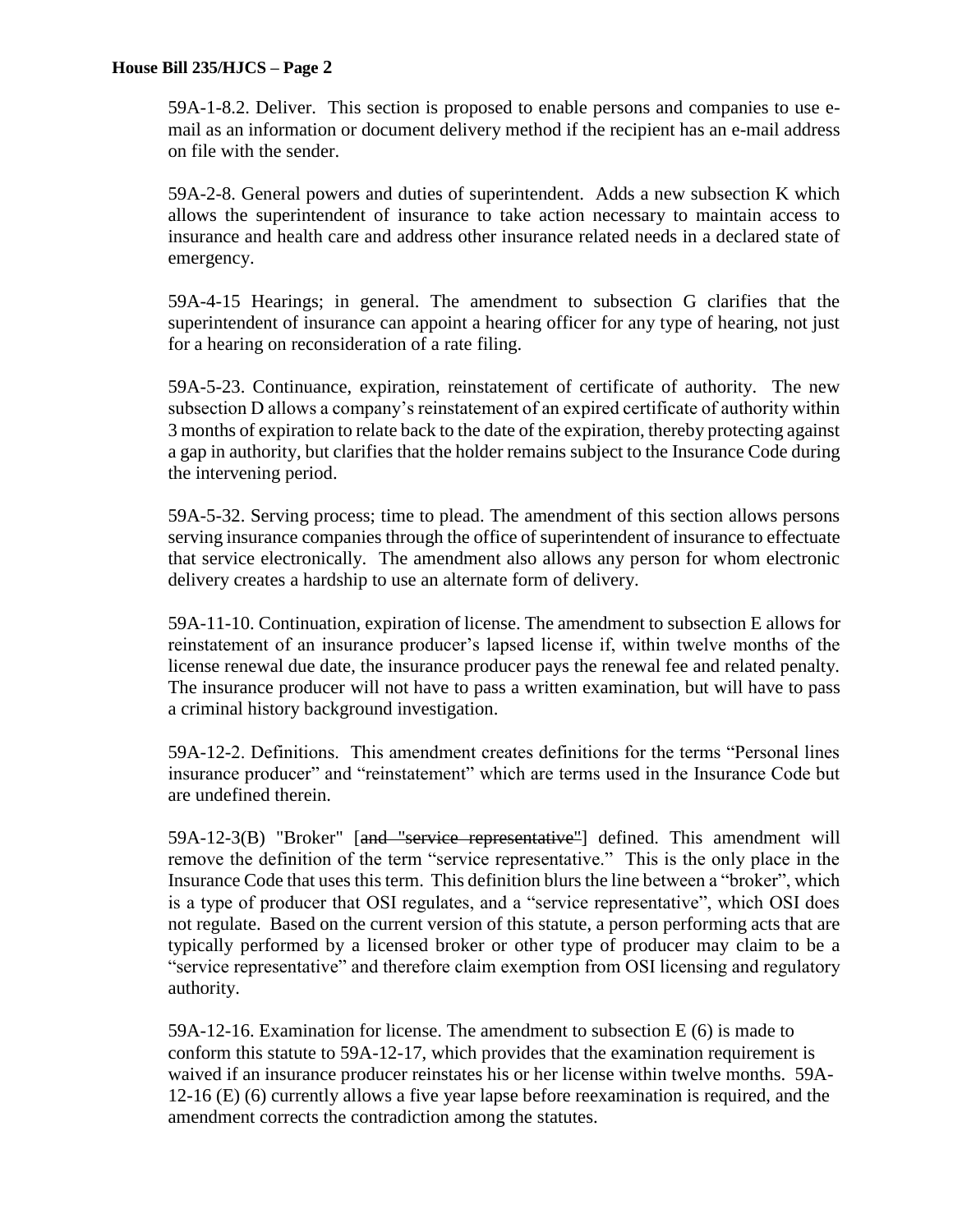59A-13-8. Powers conferred by adjuster license. The amendment deletes a reference to a "temporary adjuster" which is a term not otherwise used in the Insurance Code and an adjuster type not recognized in New Mexico.

59A-16-5.1. Advertising; filings and review. This new section is part of a package wherein OSI proposes repeal of three redundant and inconsistent advertising statutes (59A-23A-11 Filing requirements for advertising, 59A-24A-12 Filing requirements for advertising, and 59A-48-16 Approval of advertising and sales material) and replacement of those deleted sections with the new 59A-16-5.1. This change will clarify the scope of the superintendent of insurance's advertising review authority and eliminate redundant and inconsistent advertising review provisions.

59A-16-15. Discrimination, rebates and certain inducements prohibited; life, health and annuity contracts. The amendments to this section are made to simplify the language prohibiting discrimination, rebates and inducements by eliminating antiquated and unclear language.

59A-16-16. Exceptions to discrimination, rebate and inducement prohibition; life, health and annuity contracts. This amendment allows, as an exception to the general prohibition of inducements, the offering of certain value-added insurance related products or services so long as the offering is in conformance with 59A-16-17 (G), discussed more fully below.

59A-16-17. Unfair discrimination, rebates prohibited; other coverages. The amendments to this section are made to simplify the language prohibiting rebates and inducements by eliminating antiquated and unclear language. Additionally, the amendment adds a new subsection G which allows, as an exception to the general prohibition of inducements, the offering of certain value-added insurance related products or services so long as, prior to offering the product of service, the offeror files with the superintendent of insurance a request for approval of the product or service. These provisions recognize national trends in the insurance business, emerging technologies that promote and monitor health, wellness and safety, and are part of a national model being adopted in many states.

59A-16-21. Payment of claim by check, draft or electronic transfer; failure to pay; interest. This amendment updates the language in subsection B, which was enacted in 1984. At that time, no uniform and readily accessible method existed for an insurer to determine the prime lending rate on any specific date. That being so, the best practice at that time for providing notice of the applicable rate was through a bulletin issued by the superintendent of insurance. Subsequent advances in technology and information access now provide insurers and policyholders with nearly instantaneous access to the prime lending rate on any specific date. Because that rate fluctuates, insurers and insureds should not be bound by an OSI interest rate bulletin that may no longer accurately reflect the interest rate on a specific date. The proposed amendment also clarifies that the date of accrual and the date for determining the interest rate are both determined by the date the proof of loss was furnished.

59A-18-1. Scope of article. The amendment removes language in subsection C that was previously repealed by the legislature.

59A-18-22. Binders. This amendment replaces the term "agent" with the term "producer." The terms were replaced throughout the Insurance Code in a previous cleanup bill, but this instance was missed.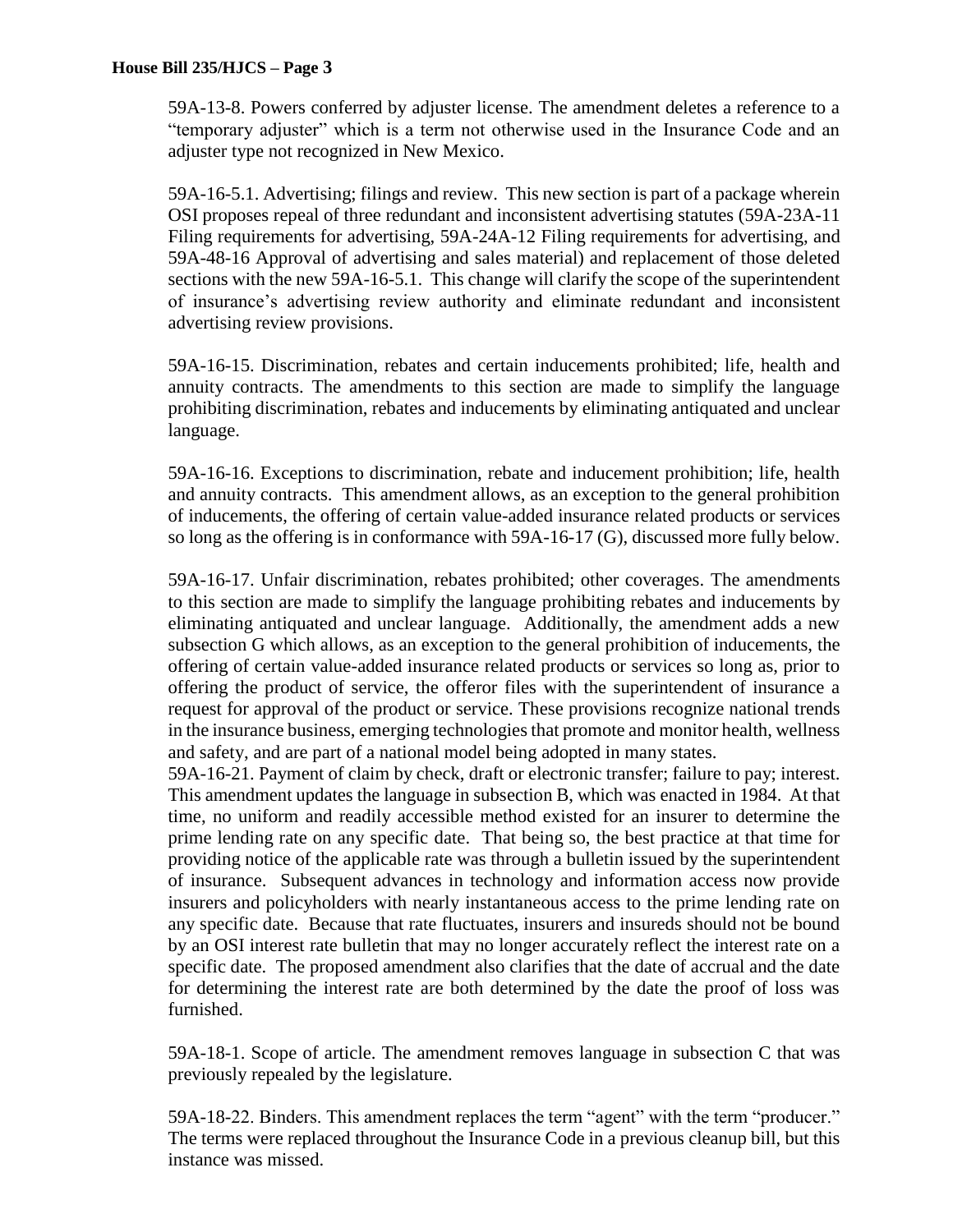59A-18-29. Cancellation of certain policies. The amendment to subsection D is made to ensure that notice of cancellation will be delivered to the named insured through the insured's preferred communication method.

59A-22-2. Form and content of policy. The amendment to subsection C is made to change the maximum age of a dependent from 19 to 26 to comply with the ACA. The amendment to subsection F is made to require placement of page numbers on forms submitted to OSI for review which will streamline form review and more easily identify areas of the form that need adjustment or correction.

59A-22-30.1. Maximum age of dependent. The amendment to this section is made to change the maximum age of a dependent from 25 to 26 to comply with the ACA.

59A-22-33. [Handicapped children] Children with disabilities; coverage continued. This amendment replaces the term "handicapped children" with the term "children with disabilities" in the section title, as that term is generally recognized as more appropriate. For the same reason, the term "mental retardation" is replaced with "intellectual or developmental disability" and physical "handicap" is replaced with physical "disability."

59A-22-40.1. Coverage for the human papillomavirus vaccine. The amendment to subsection A is made to ensure the statutory guidance conforms to the guidance provided by the federal Centers for Disease Control and Prevention. The age-related guideline currently included in the statute is outdated, and the revision will eliminate the need to update the statute in response to future updates of federal guidance.

59A-22-41.1. Coverage for medical diets for genetic inborn errors of metabolism. The amendment to subsection  $D(1)$  (b) replaces the term "mental retardation" with "intellectual or developmental disability" as that term is generally recognized as more appropriate.

59A-22-50. Health insurers; direct services. The amendment to this section simplifies confusing language and conforms the statutory medical loss ratio requirements to the federal medical loss ratio requirements.

59A-22A-3. Definitions. This amendment to subsection C makes the definition of "emergency care" consistent throughout the Insurance Code and consistent with the definition of emergency care in federal law.

59A-23-4. Other provisions applicable. This amendment makes health insurance contract requirements that apply to individual coverage contracts also apply to group health contracts (such as grace period, notice of claim, proof of loss, and payment of claims). 59A-23-7.3. Maximum age of dependent. The amendment to this section is made to change the maximum age of a dependent from 25 to 26 to comply with the ACA.

[59A-23-9. Out-of-state associations and trusts]. This amendment is made to repeal this statutory section because all major medical coverage, no matter whether the plan is sold to an in-state or out-of-state group, must comply with 59A-18-13.1. 59A-23-9 creates confusion with that clear requirement, and implies that the community rating standards do not apply to plans issued to out-of-state groups that are not associations or trusts.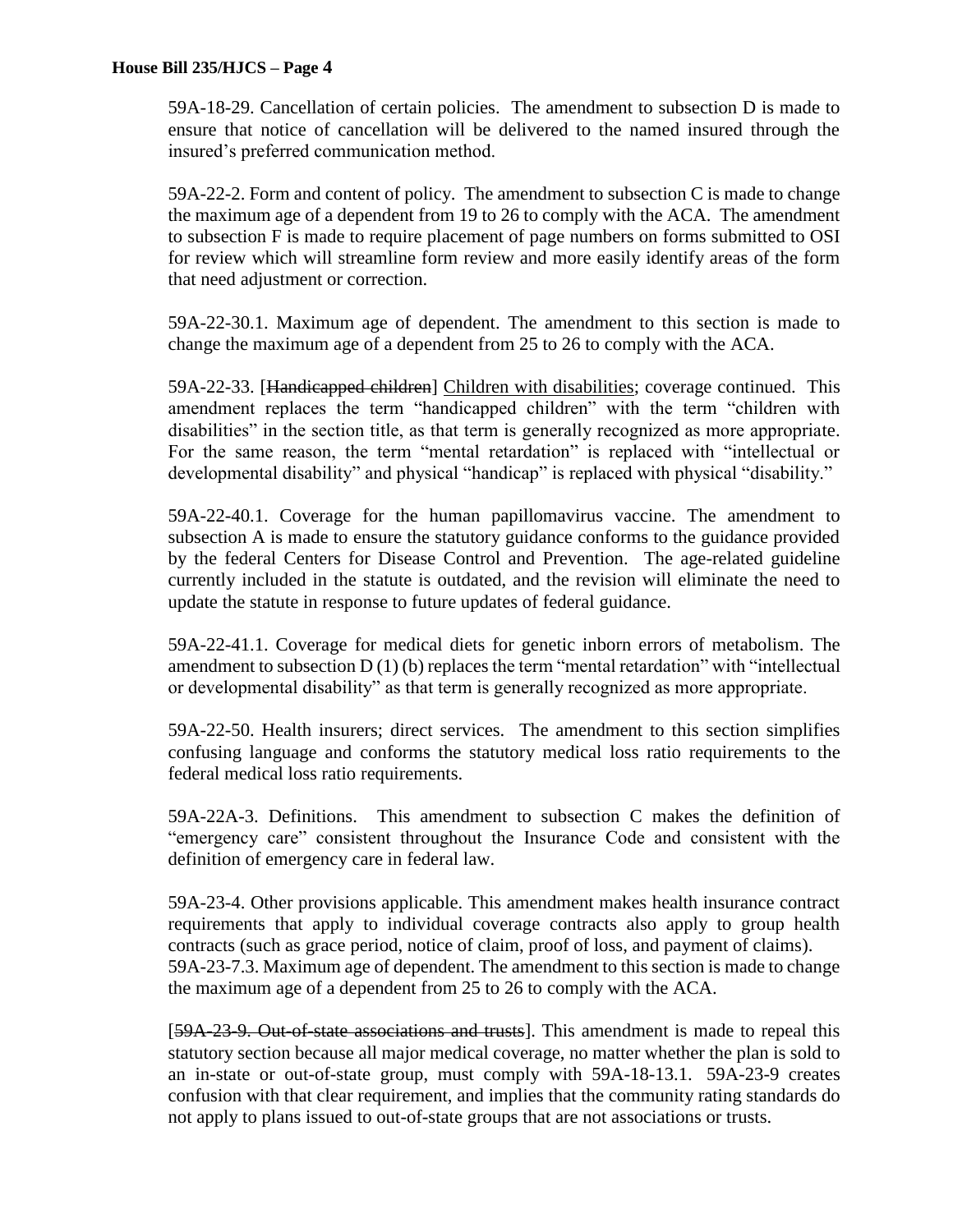[59A-23A-11. Filing requirements for advertising.] The amendment will repeal this section as part of a package wherein OSI proposes repeal of three redundant and inconsistent advertising statutes (59A-23A-11 Filing requirements for advertising, 59A-24A-12 Filing requirements for advertising, and 59A-48-16 Approval of advertising and sales material) and replacement of those deleted sections with the new 59A-16-5.1. This change will clarify the scope of the superintendent of insurance's advertising review authority and eliminate redundant and inconsistent advertising review provisions.

59A-23D-2. Definitions. The amendment to subsection 3 is made to change the maximum age of a dependent from 25 to 26 to comply with the ACA. The amendment to subsection 4 is made to replace the term "mental retardation" with "intellectual or developmental disability" and to replace the term physical "handicap" with physical "disability" as those terms are generally recognized as more appropriate.

[59A-24A-12. Filing requirements for advertising.] The amendment will repeal this section as part of a package wherein OSI proposes repeal of three redundant and inconsistent advertising statutes (59A-23A-11 Filing requirements for advertising, 59A-24A-12 Filing requirements for advertising, and 59A-48-16 Approval of advertising and sales material) and replacement of those deleted sections with the new 59A-16-5.1. This change will clarify the scope of the superintendent of insurance's advertising review authority and eliminate redundant and inconsistent advertising review provisions.

59A-46-30. Statutory construction and relationship to other laws. This amendment clarifies HMO compliance requirements with newly enacted laws and other applicable statutes. The amendment also removes reference to an Article that was repealed in a previous legislative session and no longer applies.

59A-46-38.3. Maximum age of dependent. The amendment to this section is made to change the maximum age of a dependent from 25 to 26 to comply with the ACA.

59A-46-42.1. Coverage for the human papillomavirus vaccine. The amendment to subsection A is made to ensure the statutory guidance conforms to the guidance provided by the federal Centers for Disease Control and Prevention. The age-related guideline currently included in the statute is outdated, and the revision will eliminate the need to update the statute in response to future updates of federal guidance.

59A-46-51. Health maintenance organizations; direct services. This amendment will repeal this section as part of a package wherein direct services reimbursement obligations for all health insurers are clarified in 59A-22-50. 59A-22-50 is made applicable to HMOs through an amendment to 59A-46-30, making this separate section duplicative and unnecessary.

59A-47-33. Other provisions applicable. This amendment makes 59A-22-50 (direct services reimbursement obligations for all health insurers) applicable to nonprofit health care plans.

59A-47-40. Maximum age of dependent. The amendment to this section is made to change the maximum age of a dependent from 25 to 26 to comply with the ACA.